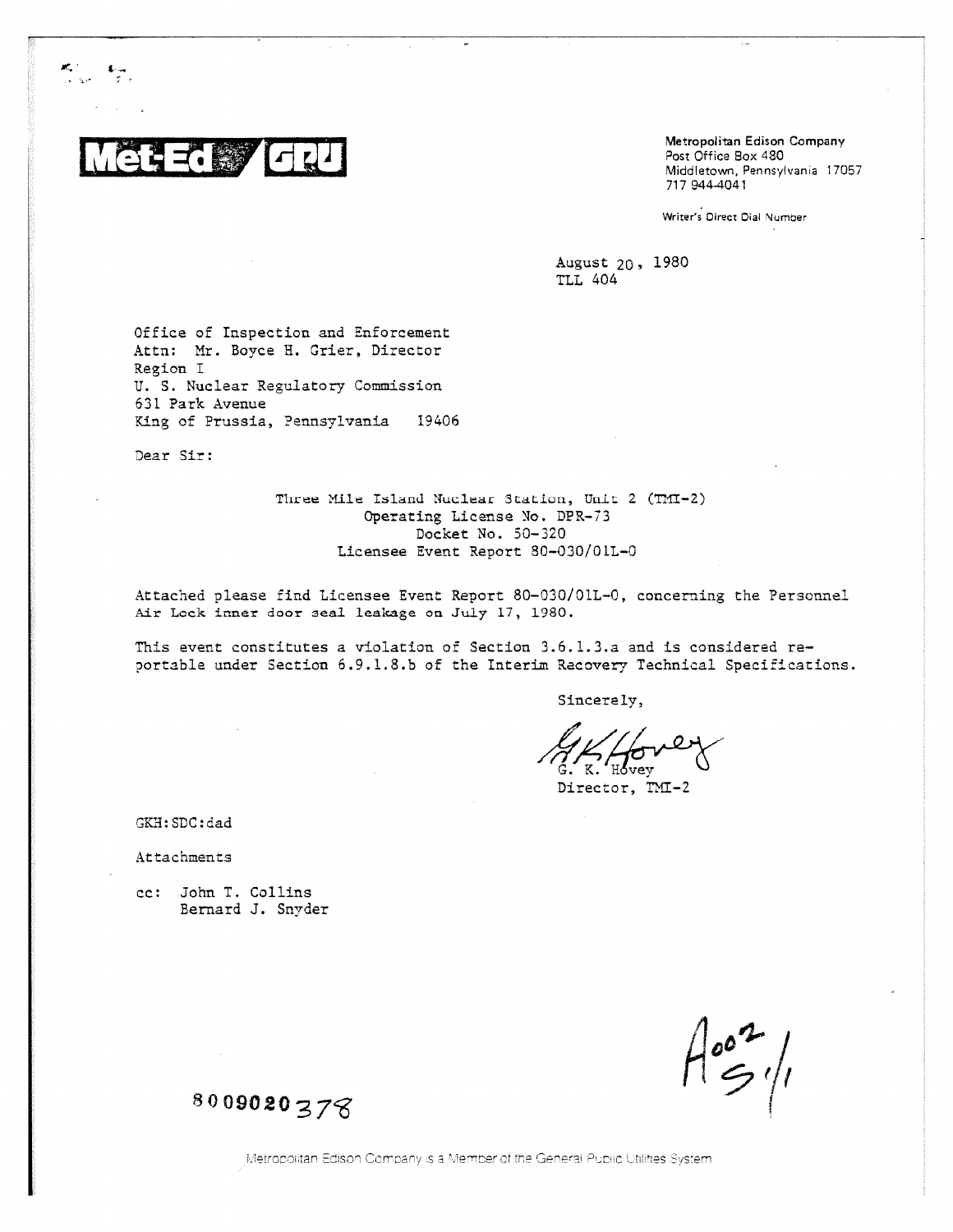| $\sim$                       |                                                                                                                                                                                                                                                                                                                                                                                |
|------------------------------|--------------------------------------------------------------------------------------------------------------------------------------------------------------------------------------------------------------------------------------------------------------------------------------------------------------------------------------------------------------------------------|
|                              | Attachment I<br>TLL 404                                                                                                                                                                                                                                                                                                                                                        |
| NRC FORM 368<br>(7.77)       | U. S. NUCLEAR REGULATORY COMMISSION                                                                                                                                                                                                                                                                                                                                            |
|                              | LICENSEE EVENT REPORT                                                                                                                                                                                                                                                                                                                                                          |
|                              | (PLEASE PRINT OR TYPE ALL REQUIRED INFORMATION)<br>CONTROL BLOCK:  <br>$\mathbf{L}$                                                                                                                                                                                                                                                                                            |
| $\circ$<br><b>CON'T</b>      | $\Omega$<br>$\circ$<br>0<br>$0 -$<br> 0 <br>(5)<br>$0$ $(3)$                                                                                                                                                                                                                                                                                                                   |
| 0<br>$\mathbf{1}$            | REPORT<br>(9)<br>0 0 0 0 3 2 0 0 0 7 1 7 8 0 0 0 8 1 8<br>$\cup$<br>$\left( 6\right)$<br>SOURCE<br>EVENT DESCRIPTION AND PROBABLE CONSEQUENCES (10)                                                                                                                                                                                                                            |
| 0 <sup>12</sup>              | During Recovery Mode of Operation (cold shutdown, decay heat removal) (the inner                                                                                                                                                                                                                                                                                               |
| $0$ $13$                     | Personnel Airlock (PAL) door was opened for the first Reactor Building Entry since                                                                                                                                                                                                                                                                                             |
| $\mathbf{0}$<br>$\bullet$    | the March 1979 accident. (During the entry, the seals were cleaned of loose matter<br>$4k$ EN                                                                                                                                                                                                                                                                                  |
| $0 \mid 5$                   | and seal lubricant was applied. The door was closed after completion of the entry                                                                                                                                                                                                                                                                                              |
| 0 <sub>16</sub>              | Surveillance testing showed seal leakage was in excess of surveillance requirement.                                                                                                                                                                                                                                                                                            |
| $Q$   $7$                    | 4.6.1.3.a. This event had no effect on the plant, its operation or the health and                                                                                                                                                                                                                                                                                              |
| 918                          | safety of the public.<br>30<br><b>SYSTEM</b><br>CAUSE<br>COMP.<br>CAUSE<br>VALVE                                                                                                                                                                                                                                                                                               |
| ಿ<br>$\overline{\mathsf{C}}$ | CODE<br>COMPONENT CODE<br><b>SUBCODE</b><br>CODE<br>SUBCODE<br><b>SUBCODE</b><br>Ε<br>P<br>Ν<br>R<br>z<br>E<br>Z<br>X<br>(13<br>(16)<br>(12)<br>(14<br>A<br>(11)<br>18                                                                                                                                                                                                         |
|                              | REVISION<br>OCCURRENCE<br>REPORT<br><b>SEQUENTIAL</b><br>EVENT YEAR<br>REPORT NO.<br>CODE<br>TYPE<br>NO.<br>LER/RO  <br>17<br>REPORT<br>0<br>$\overline{0}$<br>L<br>3.<br><b>O</b><br>Ω<br>NUMBER<br>٦0<br>28<br>26<br>27<br>29                                                                                                                                                |
|                              | <b>COMPONENT</b><br>ACTION FUTURE<br><b>ATTACHMENT</b><br><b>NPRO-4</b><br><b>FRIME COMP</b><br>EFFECT<br>SMUTDOWN<br>$\left( 22\right)$<br><b>TAKEN</b><br><b>ACTION</b><br><b>SUPPLIER</b><br>ON PLANT<br>HOUAS<br><b>SUBMITTED</b><br>FORM SUB.<br><b>MANUFACTURER</b><br><b>METHOD</b><br>0.<br>-0<br>O<br>(25)<br>s<br>$\left( 23\right)$<br>N<br>(24)<br>$^{(26)}$<br>18 |
| $1 \mid 0$                   | (27)<br>CAUSE DESCRIPTION AND CORRECTIVE ACTIONS<br>Apparently, some foreign material still remained on the seal, preventing an adequate $\vee$                                                                                                                                                                                                                                |
| -11                          | SIN<€<br>(In that there was no gross leakage, the personnel in the airlock could do<br> seal.                                                                                                                                                                                                                                                                                  |
| $1\,1\,2$                    | mothing to stop the leakage, and since the outer PAL door sealed correctly, coupled                                                                                                                                                                                                                                                                                            |
| 3                            | with ALARA considerations, (opening the door to reclean the seals was postponed to<br>$\P$ When                                                                                                                                                                                                                                                                                |
| $\overline{4}$               | the scheduled entry on 7/23/80. The 7/23 recleaning and leak testing were successful<br>89                                                                                                                                                                                                                                                                                     |
| $\mathsf{I}$                 | FACILITY<br>STATUS<br>METHOD OF<br>ම<br>(32)<br>DISCOVERY DESCRIPTION<br>OTHER STATUS<br><b>DISCOVERY</b><br><b>X POWER</b><br>29 Recovery Mode<br>Operator Observation<br>0.<br>$\overline{0}$<br>0<br>B<br>(31<br>10.<br>11<br>45<br>80                                                                                                                                      |
| 6.                           | ACTIVITY CONTENT<br>AMOUNT OF ACTIVITY (35)<br>LOCATION OF RELEASE (36)<br>RELEASED OF RELEASE<br>$N/\Lambda$<br>Z.<br>N/A<br>(33)<br>Z                                                                                                                                                                                                                                        |
|                              | 45<br>30<br>۱٥<br>PERSONNEL EXPOSURES<br>OESCRIPTION (39)<br>NUMBER                                                                                                                                                                                                                                                                                                            |
| -7                           | N/A<br>-0<br>O<br>(38)<br>-9<br>$\mathbf{H}$<br>13.<br>30<br>PERSONNEL INJURIES                                                                                                                                                                                                                                                                                                |
| 8.                           | DESCRIPTION <sup>(41)</sup><br>NUMBER<br>$N/\Lambda$<br>0<br>0(40)<br>0<br>э<br>11<br>17<br>見白                                                                                                                                                                                                                                                                                 |
| Э.                           | LOSS OF OR DAMAGE TO FACILITY (43)<br><b>DESCRIPTION</b><br>TYPE<br>N/A<br>z<br> (42) <br>10                                                                                                                                                                                                                                                                                   |
| $\Omega$                     | 80<br><b>PUBLICITY</b><br>DESCRIPTION (45)<br>NAC USE ONLY<br>سر SSUED<br>Z(44)<br>N/A<br>ΙU<br>- 69<br>68.                                                                                                                                                                                                                                                                    |
|                              | $30 -$<br>$\leq$<br>$8009020387$ NAME OF PREPARER.<br>Steven D. Chaplin<br>$(717)$ 948-8461<br>٥<br>PHONE:                                                                                                                                                                                                                                                                     |